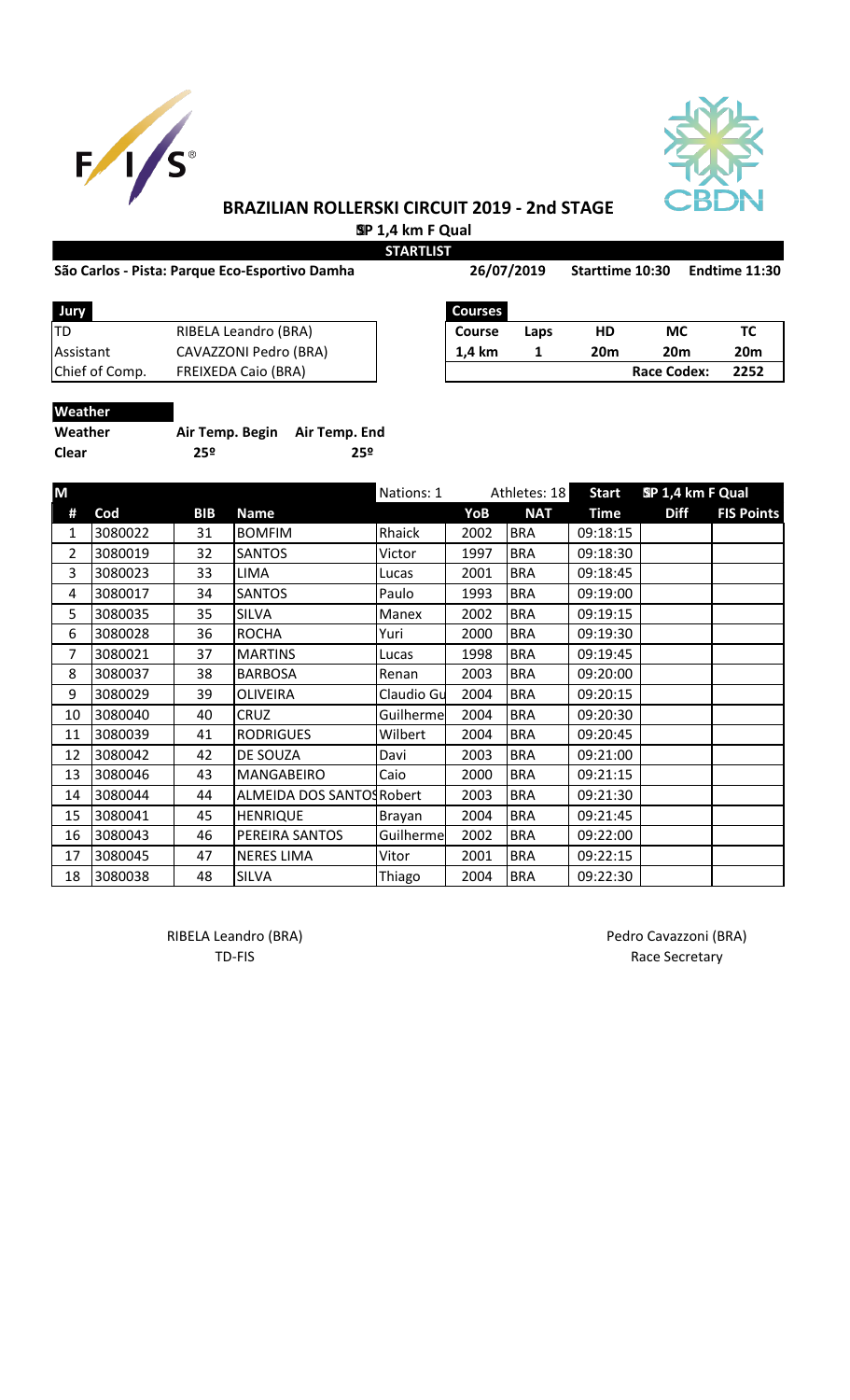



## **BRAZILIAN ROLLERSKI CIRCUIT 2019 - 2nd STAGE SP 1,4 km F Qual**

**RESULT LIST**

## São Carlos - Pista: Parque Eco-Esportivo Damha **Sandia 26/07/2019** Starttime 10:30 Endtime 11:30

| São Carlos - Pista: Parque Eco-Esportivo Damha |                            | 26/07/2019     |      | Starttime 10:30 | Endtime 11:30      |                 |
|------------------------------------------------|----------------------------|----------------|------|-----------------|--------------------|-----------------|
| Jury                                           |                            | <b>Courses</b> |      |                 |                    |                 |
| TD                                             | RIBELA Leandro (BRA)       | <b>Course</b>  | Laps | HD              | <b>MC</b>          | ТC              |
| Assistant                                      | CAVAZZONI Pedro (BRA)      | 1.4 km         |      | 20 <sub>m</sub> | <b>20m</b>         | 20 <sub>m</sub> |
| Chief of Comp.                                 | <b>FREIXEDA Caio (BRA)</b> |                |      |                 | <b>Race Codex:</b> | 2252            |

**Weather**

| Weather | Air Temp. Begin Air Temp. End |     |
|---------|-------------------------------|-----|
| Clear   | 25º                           | 25º |

| ####           |         |            |                           | Nations: 1      |      | Athletes: 18 |             | SP 1,4 km F Qual        |                   |
|----------------|---------|------------|---------------------------|-----------------|------|--------------|-------------|-------------------------|-------------------|
| #              | Cod     | <b>BIB</b> | Name                      |                 | YoB  | <b>NAT</b>   | <b>Time</b> | <b>Diff</b>             | <b>FIS Points</b> |
| 1              | 3080022 | 31         | <b>BOMFIM</b>             | Rhaick          | 2002 | <b>BRA</b>   | 00:03:05,87 |                         | 239,48            |
| $\overline{2}$ | 3080019 | 32         | <b>SANTOS</b>             | Victor          | 1997 | <b>BRA</b>   | 00:03:06,24 | 00:00:00,37             | 241,87            |
| 3              | 3080035 | 35         | <b>SILVA</b>              | Manex           | 2002 | <b>BRA</b>   | 00:03:08,80 | 00:00:02,93             | 258,40            |
| 4              | 3080038 | 48         | <b>SILVA</b>              | Thiago          | 2004 | <b>BRA</b>   | 00:03:08,84 | 00:00:02,97             | 258,65            |
| 5              | 3080021 | 37         | <b>MARTINS</b>            | Lucas           | 1998 | <b>BRA</b>   | 00:03:10,46 | 00:00:04,59             | 269,11            |
| 6              | 3080028 | 36         | <b>ROCHA</b>              | Yuri            | 2000 | <b>BRA</b>   | 00:03:10,71 | 00:00:04,84             | 270,73            |
| 7              | 3080023 | 33         | LIMA                      | Lucas           | 2001 | <b>BRA</b>   | 00:03:11,25 | 00:00:05,38             | 274,21            |
| 8              | 3080017 | 34         | <b>SANTOS</b>             | Paulo           | 1993 | <b>BRA</b>   | 00:03:14,03 | 00:00:08,16             | 292,16            |
| 9              | 3080039 | 41         | <b>RODRIGUES</b>          | Wilbert         | 2004 | <b>BRA</b>   | 00:03:20,73 | 00:00:14,86             | 335,42            |
| 10             | 3080029 | 39         | <b>OLIVEIRA</b>           | Claudio Gu 2004 |      | <b>BRA</b>   | 00:03:21,55 | 00:00:15,68             | 340,71            |
| 11             | 3080041 | 45         | <b>HENRIQUE</b>           | Brayan          | 2004 | <b>BRA</b>   | 00:03:28,90 | 00:00:23,03             | 388,16            |
| 12             | 3080040 | 40         | <b>CRUZ</b>               | Guilherme 2004  |      | <b>BRA</b>   | 00:03:36,34 | 00:00:30,47             | 436,20            |
| 13             | 3080044 | 44         | ALMEIDA DOS SANTOS Robert |                 | 2003 | <b>BRA</b>   | 00:03:48,81 | 00:00:42,94             | 516,71            |
| 14             | 3080045 | 47         | <b>NERES LIMA</b>         | Vitor           | 2001 | <b>BRA</b>   | 00:03:59,61 | 00:00:53,74             | 586,43            |
| 15             | 3080037 | 38         | <b>BARBOSA</b>            | Renan           | 2003 | <b>BRA</b>   | 00:04:10,89 | 00:01:05,02             | 659,26            |
| 16             | 3080042 | 42         | DE SOUZA                  | Davi            | 2003 | <b>BRA</b>   | 00:04:13,77 | 00:01:07,90             | 677,85            |
| 17             | 3080046 | 43         | MANGABEIRO                | Caio            | 2000 | <b>BRA</b>   | 00:04:43,17 | 00:01:37,30             | 867,66            |
| 18             | 3080043 | 46         | PEREIRA SANTOS            | Guilherme 2002  |      | <b>BRA</b>   |             | 00:04:48,66 00:01:42,79 | 903,11            |

RIBELA Leandro (BRA) **Pedro Cavazzoni** (BRA)

TD-FIS Race Secretary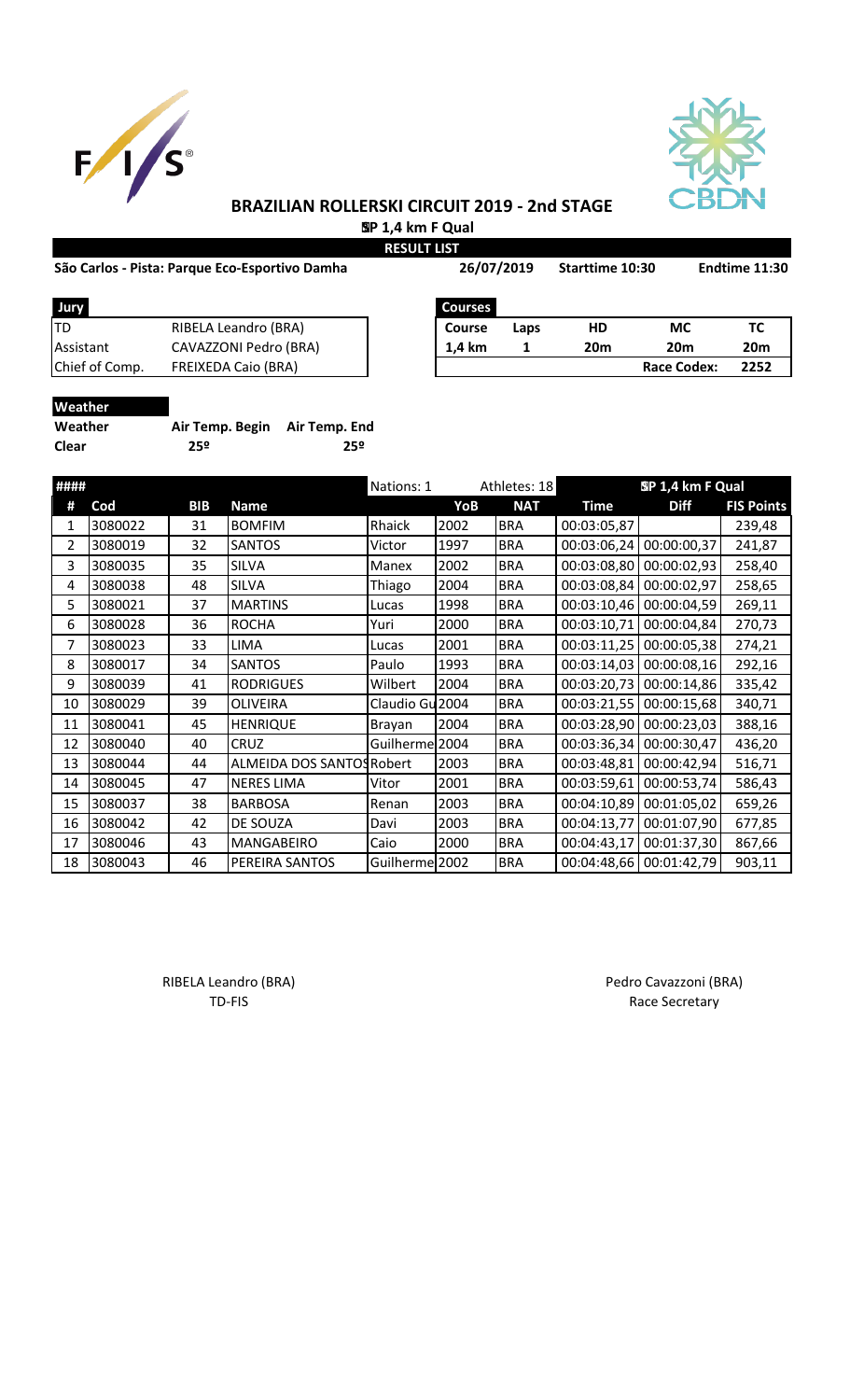## **BRAZILIAN ROLLERSKI CIRCUIT 2019 - 2nd STAGE**

#### **SP 1,4 km F Final**

|                                                | <b>START LIST</b> |                        |                      |
|------------------------------------------------|-------------------|------------------------|----------------------|
| São Carlos - Pista: Parque Eco-Esportivo Damha | 26/07/2019        | <b>Starttime 10:30</b> | <b>Endtime 11:30</b> |

|                 |                |                          |      | <b>FINAL A</b>                     |
|-----------------|----------------|--------------------------|------|------------------------------------|
| <b>Heat #12</b> |                |                          |      |                                    |
| <b>Pos</b>      | <b>Bib</b>     | Name                     | Rank |                                    |
|                 |                | <b>BOMFIM Rhaick</b>     |      |                                    |
|                 | $\overline{A}$ | SILVA Thiago             |      |                                    |
|                 |                | <b>MARTINS Lucas</b>     |      |                                    |
|                 |                | <b>SANTOS Paulo</b>      |      | <b>Heat #12</b>                    |
|                 | q              | <b>RODRIGUES Wilbert</b> |      | Rank<br><b>Bib</b><br>Name<br> Pos |
| 12              | 12             | <b>CRUZ Guilherme</b>    |      |                                    |

| Heat #12 |     |                                 |      |
|----------|-----|---------------------------------|------|
| Pos      | Bib | Name                            | Rank |
|          | 2   | <b>SANTOS Victor</b>            |      |
| 3        | 3   | <b>SILVA Manex</b>              |      |
| 6        | 6   | <b>ROCHA Yuri</b>               |      |
|          |     | <b>LIMA Lucas</b>               |      |
| 10       | 10  | <b>OLIVEIRA Claudio Gustavo</b> |      |
| 11       | 11  | <b>HENRIQUE Brayan</b>          |      |

| Heat $#12$ |            |      |      |  |  |  |  |
|------------|------------|------|------|--|--|--|--|
| Pos        | <b>Bib</b> | Name | Rank |  |  |  |  |
|            |            |      |      |  |  |  |  |
|            |            |      |      |  |  |  |  |
|            |            |      |      |  |  |  |  |
|            |            |      |      |  |  |  |  |
|            |            |      |      |  |  |  |  |
|            |            |      |      |  |  |  |  |

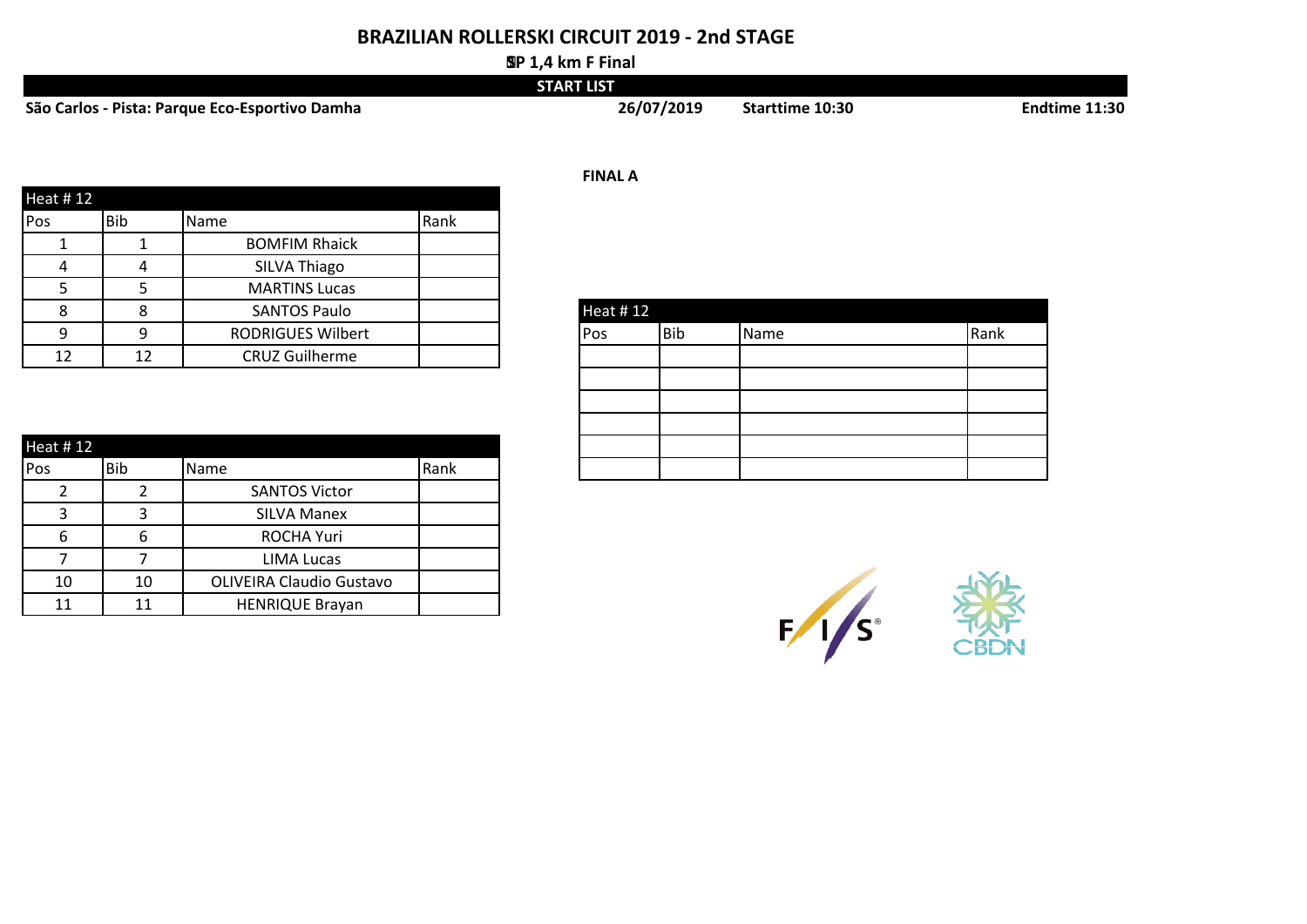## **BRAZILIAN ROLLERSKI CIRCUIT 2019 - 2nd STAGE**

#### **SP 1,4 km F Final**

|                                                | <b>START LIST</b> |                 |               |
|------------------------------------------------|-------------------|-----------------|---------------|
| São Carlos - Pista: Parque Eco-Esportivo Damha | 26/07/2019        | Starttime 10:30 | Endtime 11:30 |

|                 |     |                          |      | <b>FINAL A</b>             |
|-----------------|-----|--------------------------|------|----------------------------|
| <b>Heat #12</b> |     |                          |      |                            |
| <b>Pos</b>      | Bib | Name                     | Rank |                            |
|                 |     | <b>BOMFIM Rhaick</b>     |      |                            |
|                 |     | SILVA Thiago             | 4    |                            |
|                 |     | <b>MARTINS Lucas</b>     |      |                            |
|                 |     | <b>SANTOS Paulo</b>      |      | <b>Heat #12</b>            |
|                 |     | <b>RODRIGUES Wilbert</b> |      | Rank<br>Bib<br>Name<br>Pos |
| 12              | 12  | <b>CRUZ Guilherme</b>    |      | <b>BOMFIM Rhaick</b>       |

10 10 OLIVEIRA Claudio Gustavo 5 11 | 11 | HENRIQUE Brayan | 6

| ∸∸        | ∸∸         | <b>CITLE ORITICITILE</b> | ັບ   |   | <b>DUIVIL IIVI INIGIUN</b> |  |
|-----------|------------|--------------------------|------|---|----------------------------|--|
|           |            |                          |      |   | <b>SANTOS Victor</b>       |  |
|           |            |                          |      |   | LIMA Lucas                 |  |
|           |            |                          |      | 4 | <b>SANTOS Paulo</b>        |  |
| Heat # 12 |            |                          |      |   | <b>SILVA Manex</b>         |  |
| Pos       | <b>Bib</b> | Name                     | Rank | b | <b>ROCHA Yuri</b>          |  |
|           |            | <b>SANTOS Victor</b>     |      |   |                            |  |
|           |            | <b>SILVA Manex</b>       |      |   |                            |  |
| 6         | 6          | ROCHA Yuri               | Д    |   |                            |  |
|           |            | LIMA Lucas               |      |   |                            |  |

| 4      | 4   | SILVA Injago             | 4 |          |            |                      |      |
|--------|-----|--------------------------|---|----------|------------|----------------------|------|
| 5      |     | <b>MARTINS Lucas</b>     |   |          |            |                      |      |
| 8      |     | <b>SANTOS Paulo</b>      |   | Heat #12 |            |                      |      |
| 9      |     | <b>RODRIGUES Wilbert</b> |   | IPos.    | <b>Bib</b> | Name                 | Rank |
| 12     | 12  | <b>CRUZ Guilherme</b>    |   |          |            | <b>BOMFIM Rhaick</b> |      |
|        |     |                          |   |          |            | <b>SANTOS Victor</b> |      |
|        |     |                          |   |          |            | <b>LIMA Lucas</b>    |      |
|        |     |                          |   | 4        | 8          | <b>SANTOS Paulo</b>  |      |
| t # 12 |     |                          |   |          |            | <b>SILVA Manex</b>   |      |
|        | In: | $N_{max}$                | D |          |            | DOCIIAV              |      |